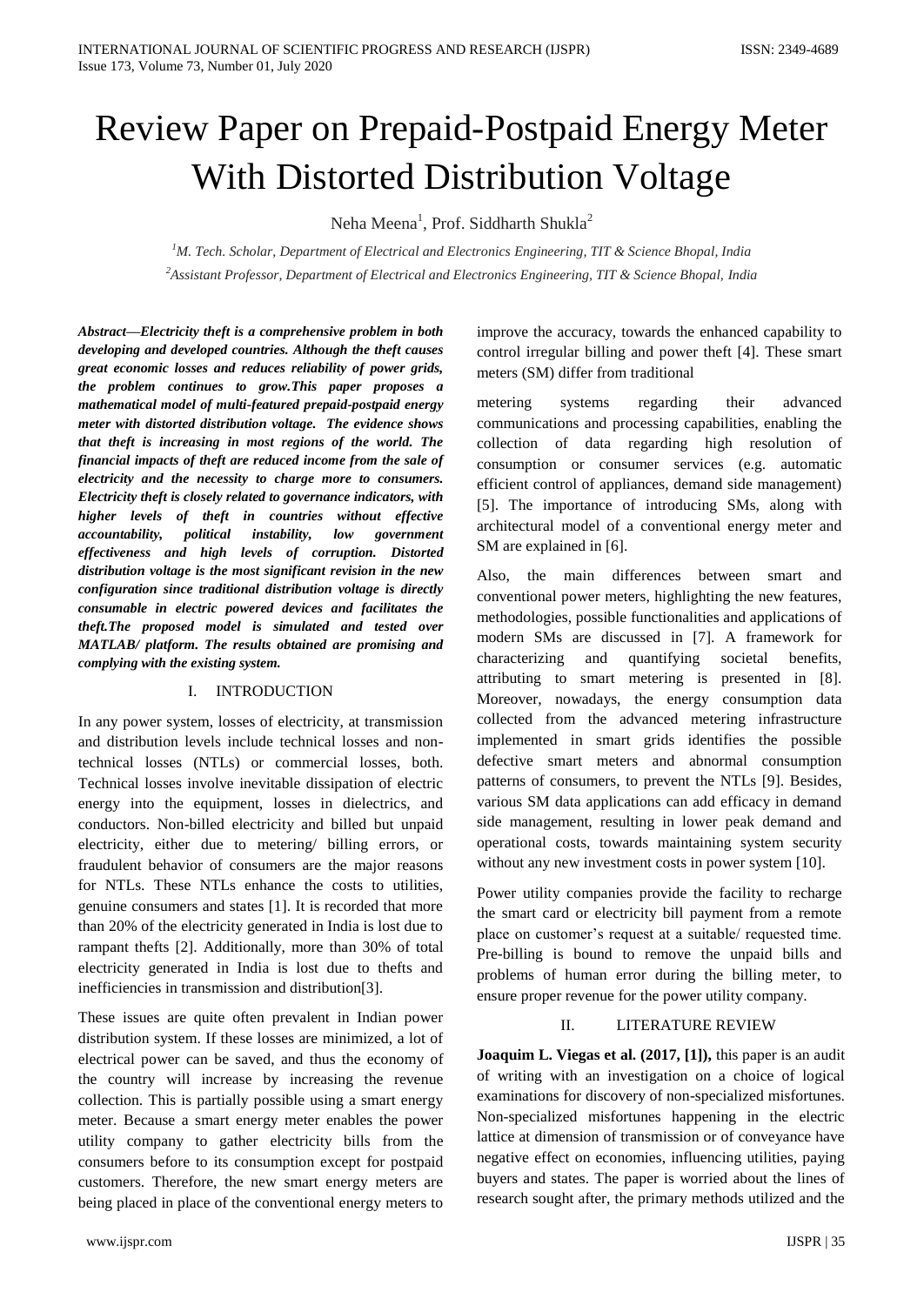restrictions on ebb and flow arrangements. Likewise, a typology for the arrangement of answers for identification of non-specialized misfortunes is proposed and the sources and conceivable assault/defenselessness focuses are distinguished. The chose writing covers a wide scope of arrangements related with non-specialized misfortunes. Of the 103 chose contemplates, 6 are hypothetical, 25 propose equipment arrangements and 72 propose non-equipment arrangements. Information based arrangement models and information from utilization with high goals are separately required in about 47% and 35% of the detailed arrangements. Accessible arrangements spread a wide scope of cases, with the primary impediment discovered being the absence of a brought together arrangement, which empowers the location of a wide range of nonspecialized misfortunes.

**Fernando Deluno Garcia et al. (2017, [2]),** thinking about the rising interest for power the world over, a few innovations have been created to give an increasingly effective and present day control framework. In this unique circumstance, the savvy matrix idea is identified with the reconciliation and the board of various power framework gadgets, meaning to give specialized, financial, social and natural advantages. Subsequently, the shrewd meter has turned out to be one of the primary components in keen lattices and it might give substantially more abilities than the traditional electromechanical and electronic vitality meters. Along these lines, this paper examines the principle contrasts among shrewd and customary power meters, indicating the new highlights, strategies and uses of present day savvy meters. In addition, this paper manages the meaning of "savvy", presenting potential functionalities and applications that can adequately affect on the comprehension of the vitality utilization, while permitting to improve control the board and vitality productivity.

**P. Loganthurai et al. (2017, [3]),** the fundamental thought of the task is to modernize our charging framework utilizing GSM. The GSM is a method chips away at the standard of TDMA - time division various access and works at the recurrence of 900MHZ. The subtlety of intensity uprooted in the vitality meter is moved to the versatile utilizing GSM and it likewise demonstrates the units devoured by the heap. In the event that the quantity of units devoured by the absolute burden surpasses certain breaking point implies it will gives a notice dependent on levy and furthermore we are doing to kill ON and turn the heap by setting secret word to each heap utilizing GSM procedure. Hence with the assistance of this undertaking we can lessen the power bills.

**B. Yildiz et al. (2017, [4]),** this study makes use of Grounded Theory Methodology It comprises many unique methodological elements such as- developing substantive

theory/ hypothesis rather than testing it, theoretical sampling, collecting and analyzing data simultaneously and most importantly (to this section), deferring literature review until the theory starts taking a shape. The later Glaser and his advocates argued for delaying the literature review in the substantive area of research until analysis is nearly over. They found ignoring literature of theory and facts on the area under study an effective strategy. They contended that delaying literature review helps the researcher generate a theory that is well grounded in the empirical data. They were of the view that postponing literature review helps in avoiding data contamination i.e., forcing data into pre-existing categories. As prescribed by the contemporary grounded theorists, though proscribed traditionally, this study carried out literature review. This chapter explains the use of literature in Grounded Theory and describes literature review strategies. It presents the literature on Indian power sector, its constituents and challenges. It then throws light on electricity theft and the role of employees in it. The chapter describes distinct perspectives on employee theft.

**Sook-Chin Yip et al. (2017, [5]),** grounded theory is considered to be an effective strategy for topics about which there is a paucity of knowledge. However, raised a counterargument saying, 'but how can the paucity of knowledge be ascertained unless an initial review of literature is undertaken?' The literature review, therefore helps in highlighting appropriate gaps in the existing knowledge providing a rationale for the study orienting the researcher and importantly, revealing how the phenomenon has been studied till date.

Not carrying out relevant literature review at an early stage can leave the researchers open to criticism, as it is not very wise to reinvent the wheel, and the researcher who is unaware of the relevant literature, runs a danger of doing the equivalent. The researchers must understand what might appear to be a totally novel idea to them in terms of a discovery in their research might simple be their own ignorance of the literature. Another conundrum exists related to substantive area of research- given that a researcher may not know what constitutes precisely the substantive area, how can he know what does not constitute area.

**Vasundhara Gaur et al. (2016, [6]),** the researcher cannot unlearn what he already knows therefore; it becomes impossible for him to carry out studies in his own area of expertise which appears unusual and counterintuitive. The literature review can help the researcher in contextualizing the developing 'sensitizing concepts and knowing how the phenomenon has been investigated to date. From the above discussion, it can be inferred that there does not exist a blanket ban on reviewing the existing literature in the Grounded Theory Methodology.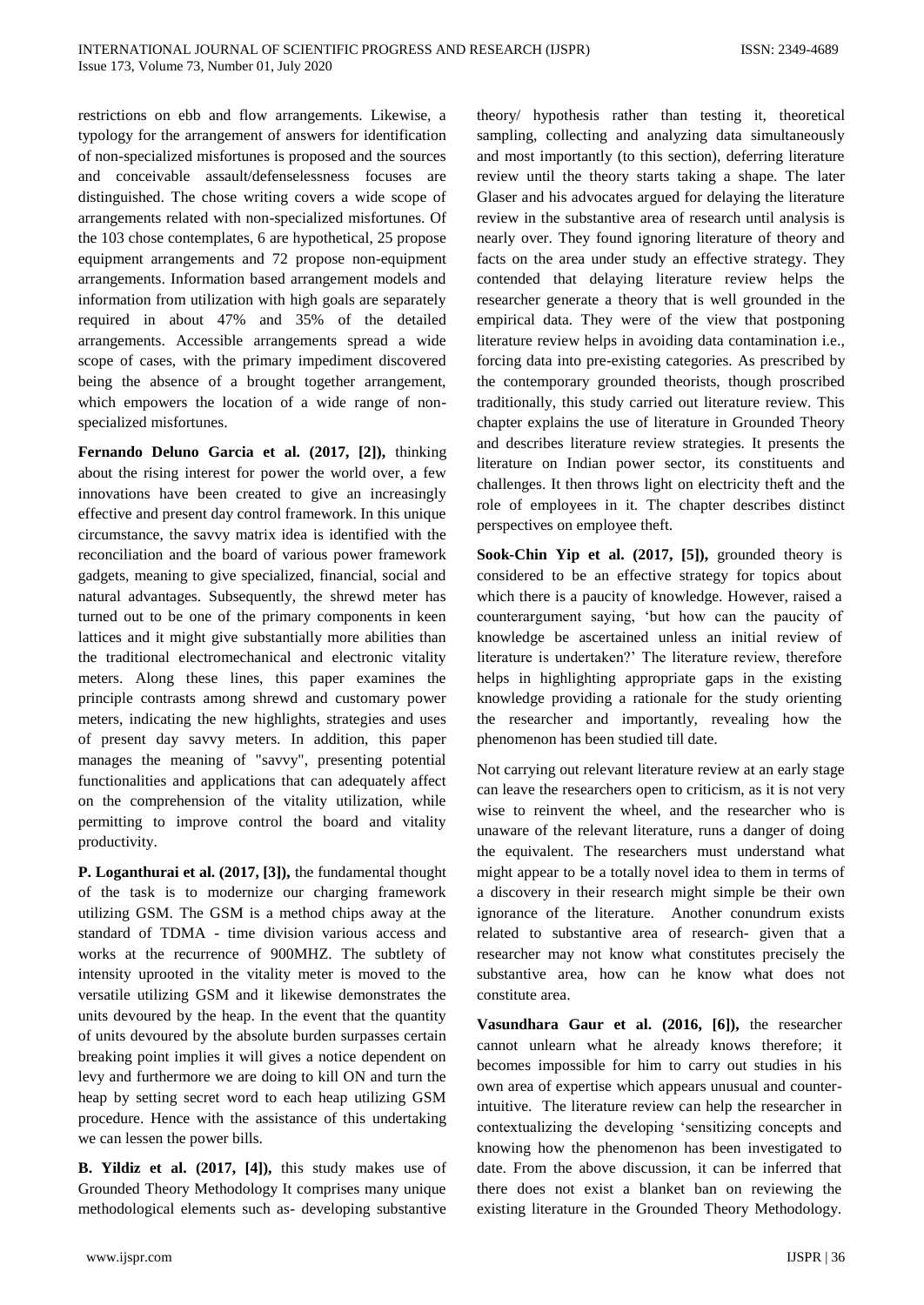The core of the problem is not whether or not a literature review should be done- there is more or less a consensus that it should be done. The dilemma rather is - when it should be done and how extensive it should be.

It have advised cautious use of literature so that the researchers are able to maintain objectivity when undertaking the study. They further advised that the researchers should avoid developing an in-depth familiarity with the literature, because it might influence them and block their creativity. They further added that, "Also, the researcher does not want to be so steeped in the literature that he or she is constrained and even stifled by it. The contemporary Grounded Theorists appear to take a middle position- They not only acknowledge the original ethos of Grounded Theory, but also recognize the practical need of engaging with the existing literature early in the substantive area of research. Given the opposing perspectives about the role and place of literature review in grounded theory, each researcher must make an informed and logically justifiable decision regarding how and when existing literature should be used in their studies.

**V. Preethi et al. (2016, [7]),** in this study, prior to data collection, the existing literature on Indian power Sector, its constituents and challenges were reviewed. The review helped in identification of a business problem. To ascertain whether the phenomenon identified in the business problem had already been studied or not, further review of literature was carried out. The initial review suggested that the identified phenomenon had been researched- a) but in different contexts b) differently by different perspectives, but none painted the picture complete.

To be able to develop a holistic contextualized conceptual framework, development of a conceptual lens integrating all the major perspectives was felt important, hence, the literature review of the major perspectives on the phenomenon was carried out. Since, the purpose was to gain only a broad understanding of each perspective and not an in-depth familiarity, the literature review was intentionally kept limited. The approach of the study mirrored the suggestions outlined in the above paragraph. The coming section presents the literature review on the identified phenomenon.

## III. TECHNICAL REVISIONS

The power losses occurred in power grids are divided into two groups: Technical and nontechnical losses. The technical losses are mechanical, electrostatic and electromagnetic losses occurring in the generation, transmission, distribution and conversion of energy in electric power grids. The nontechnical losses can be defined as illegal electricity consumption or electricity theft, which is made consciously by dishonest customers. The dishonest customers use several theft techniques such as illegal connection, misreading, power meter tampering and unpaid bills [3]. The following sections describe revisions required for existing power grids to solve the theft problem by considering known and probable electricity theft techniques. The revisions should be handled as a whole and zero tolerance policy must be applied against electricity theft.

### **Unusable Distribution Voltage**

Distribution transformers step down high transmission voltage to low distribution voltage, which is directly consumable in electric powered devices. Therefore, utility customers can use utility electricity with a power meter and there is no need for an additional power converter. The power meters have no impact on utility power quality and they are only used to protect the cost benefits of utilities and their customers. Dishonest customers can use utility electricity by tampering or bypassing the power meter [7]. These theft techniques are easy particularly from overhead lines in rural areas since theft detections, which are made by utility staff, are impossible in every time. However, dishonest customers cannot use utility electricity without power meter in the case distribution voltage is harmful or insufficient for electric powered devices and it is safely used only with the power meter.

Using an external harmonic source in electric distribution centers is a practical and efficient way to distort the distribution voltage because of the following advantages. Firstly, the harmonics can be easily cleaned by a passive harmonic filter group, which is embedded in new power meters; hence, genuine customers are not adversely affected by distorted distribution voltage. Secondly, the distortion characteristic of the distribution voltage can be controlled by changing frequency and amplitude of the harmonic voltage. Therefore, different harmonic characteristics can be used for different customer types and regions. Thirdly, there is no need to change power architecture of existing distribution grids because only distribution transformers and power meters must be changed to implement the method. Finally, the harmonic voltage source needs no extra much power since harmonic voltage with low current is enough to distort the distribution voltage. These advantages reveal that use of an external harmonic voltage source is an easy and effective recyclable way for distribution voltage distortion.

## **Unusable Distribution Voltage for Street Lighting**

Distribution voltage of street lighting systems has same electrical characteristics with usable home voltage, so overhead street lighting lines can also be used for electricity theft. In fact, there is no power in the street lighting lines at daylight hours owing to photocell sensors.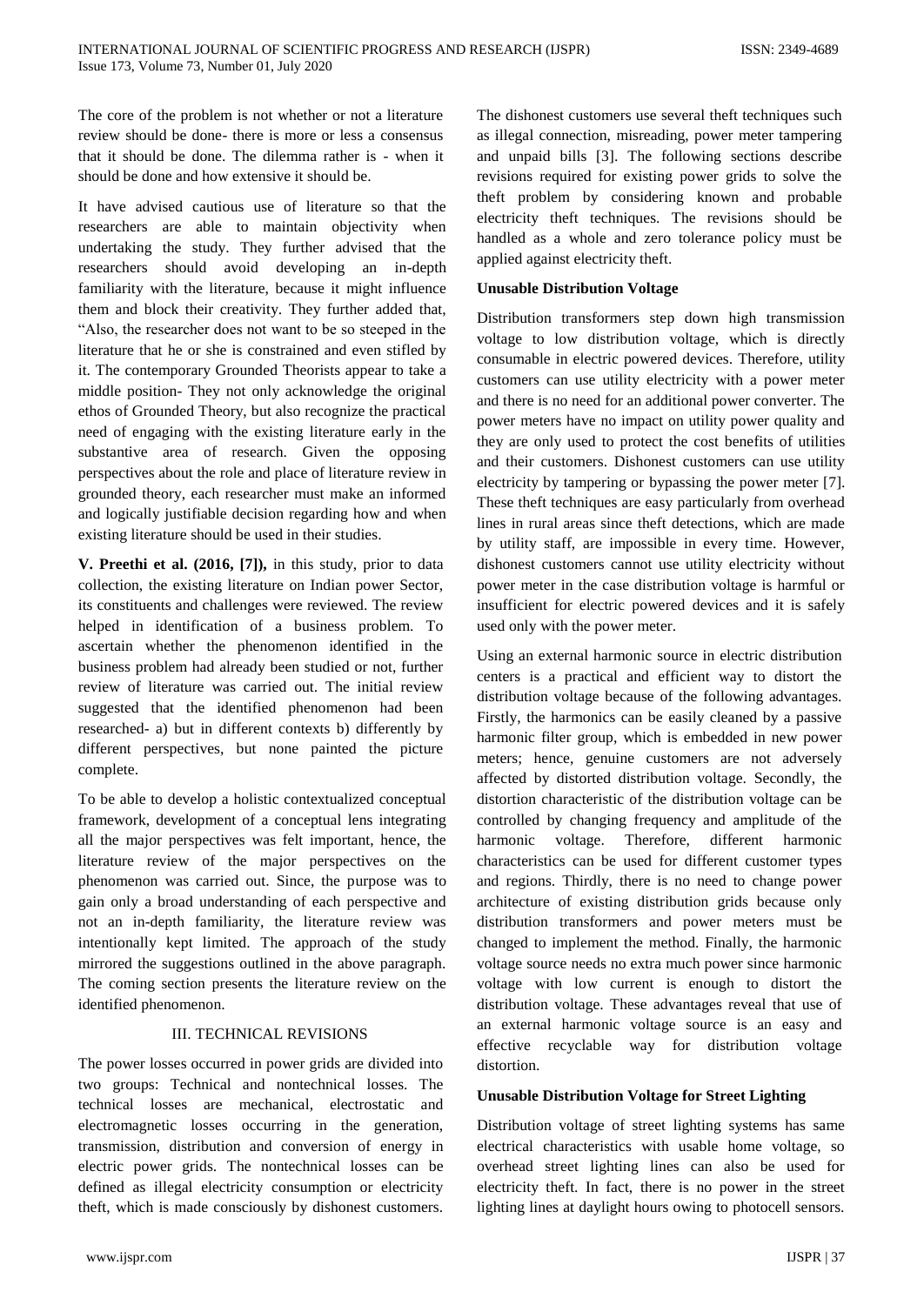However, dishonest customers deactivate the sensors to employ the lines for the theft, in which distribution voltage has low power quality because of overload. This theft technique also leads to street lights working during the whole day rather than only evening hours. Therefore, distribution voltage of street lighting system must be inconsumable for conventionalelectric powered devices to prevent this theft technique.

DC distribution voltage is more reliable and efficient for street lighting systems owing to improved led and power conversion technologies [8]. This is the reason why DC distribution voltage can be preferred to change traditional AC voltage of street lighting systems. Dishonest customers, who know DC voltage is insufficient for conventional electric devices, give up using street lighting lines to meet their electricity needs. DC distribution voltage of street light system can be used only with a DC/AC power converter by establishing an illegal connection. However, the use of a power converter is not a practical way to employ the lighting lines for the theft since the converters are expensive electronics equipment. Even so, this way must be considered as a risk for the theft and an effective precaution should be taken against it. Electricity consumption of street lights is generally stable and limited. If the lighting power characteristic is abnormally changed, there is a theft attempt. In these cases, the lighting energy must be automatically cut for a short time by power control center. After this short time period, if the characteristic abnormality of the lighting power continues, the time of energy cutting is gradually increased until utility staff interfere the lighting system.

#### IV. CONFIGURATION MODEL

The working scheme of proposed model has been visiblyclarified with the help of a block diagram shown in Fig. 1.This proposed model is a combination of three submodels as follows

- Distribution Transform
- Energy Meter
- Power Utility



Figure 1: Block Diagram of Configuration Model

#### **(i) Distribution Transform**

The distribution voltage of the houses is distorted by an external harmonic source in the power distribution center. The power meter includes harmonic filters to eliminate harmonics of the distorted distribution voltage and provide reliable energy to domestic loads. 400 V DC voltage is utilized for the distribution voltage of street lights to make it unusable for traditional electric powered devices.

Figure 2 shows power components configuration of the power distribution center. Power distribution center includes a conventional transformer and power converters. The transformer steps down high transmission voltage to low distribution voltage to provide usable energy for residential areas. The AC/DC converter is utilized to produce 400 V DC, which is the suitable voltage level for DC distribution grids. The DC voltage is employed to supply street lights and the DC/AC inverter. The DC/AC inverter is serially connected to the distribution line of houses to distort its voltage characteristics with harmonics.







Figure 3:Power components configuration of the power distribution center

#### *(ii) EnergyMeter*

This proposed energy meter basically operates in two modes, i.e., prepaid and postpaid modes [4]. For this purpose, here mode switch is utilized for choosing either prepaid or postpaid mode. Due to this feature, the consumer has the freedom to choose prepaid or postpaid mode as per their requirement. This energy meter consists of following components:

*Sensors:*Inthisproposedmodel,voltageandcurrentsensors are utilized to quantify the voltage and current from the power supply.

*Power Factor Model:* MATLAB® simulated model of